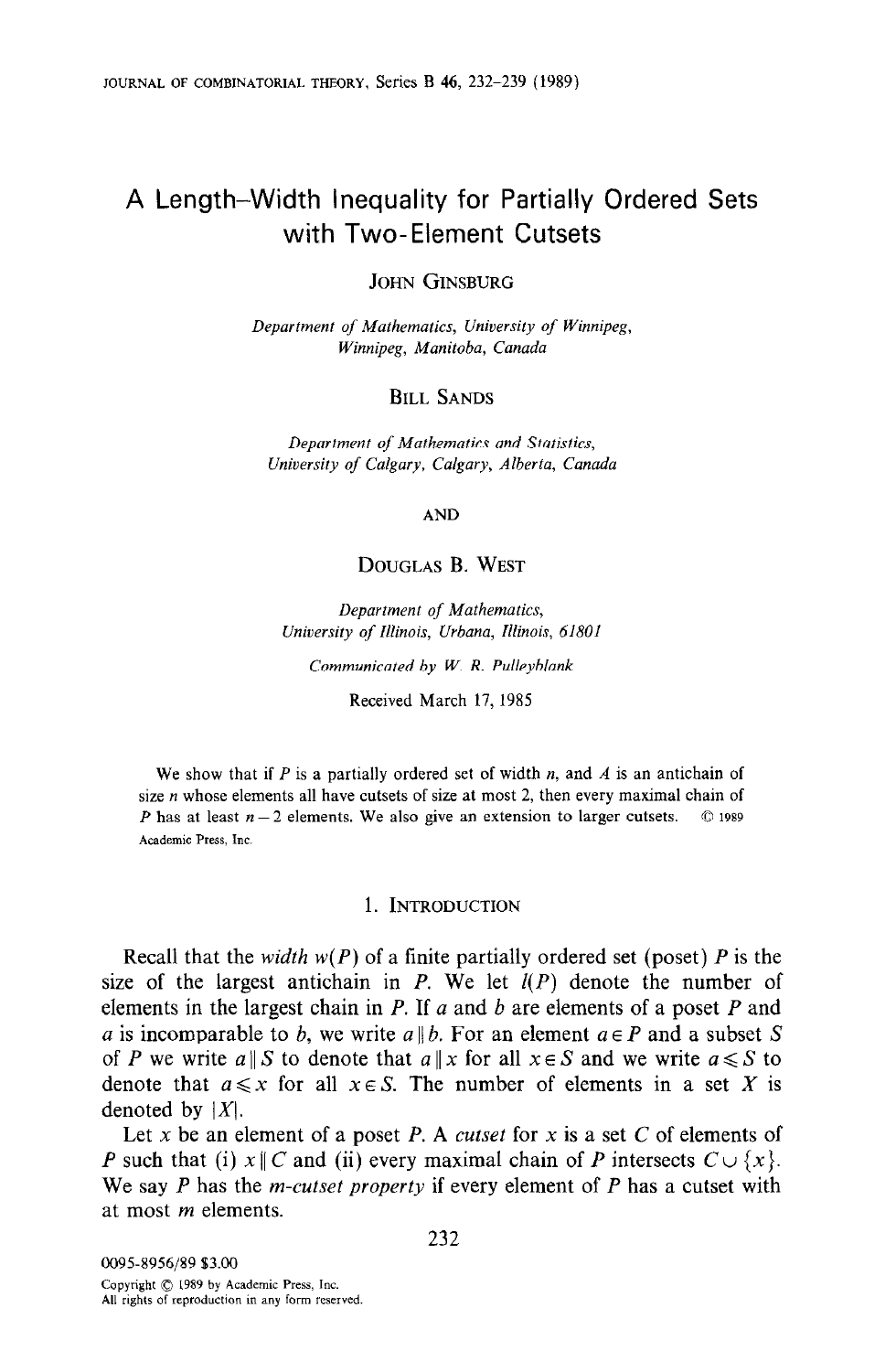In this paper we prove:

THEOREM 1. If  $P$  is a finite poset with the 2-cutset property, then  $l(P) \geq w(P) - 2$ .

Actually, we prove a stronger result. We get a lower bound of  $l(P) \geq w(P) - 2$  even without the 2-cutset property, as long as P has a maximum-sized antichain whose elements have cutsets of size at most 2. In fact, part (b) of the following theorem gives the stronger conclusion that in this case every maximal chain of P has at least  $w(P) - 2$  elements. Part (a) of the theorem, which also is stronger than Theorem 1, guarantees  $I(P) \geq n-2$  whenever P has an *n*-element antichain satisfying a somewhat weaker condition implied by its elements having cutsets of size 2.

THEOREM 2. Let P be a poset containing an antichain  $A = \{a_1, ..., a_n\}$ , and let  $A_1$ , ...,  $A_n$  be subsets of P such that for each i,  $|A_i| \leq 2$  and  $a_i || A_i$ .

(a) If for each i, each maximal chain in P containing  $a_i$  intersects every  $A_i$ , for  $j \neq i$ , then every maximal chain in P intersecting A has at least  $n-2$  elements.

(b) If A is a maximal antichain of P and each  $A_i$  is a cutset for  $a_i$ , then every maximal chain in P has at least  $n-2$  elements.

The poset of Fig. 1 shows that both theorems are best possible. Theorem 1 has also been established by M. El-Zahar and N. Sauer  $[2]$ , using a different approach.

The idea of a cutset originated with Bell and Ginsburg  $\lceil 1 \rceil$  in connection with a question in topology. This concept has since been explored in purely order-theoretic contexts by Ginsburg et al.  $\lceil 3 \rceil$  and by Sauer and Woodrow  $[4]$ . For instance, Sauer and Woodrow show that if P is a poset with the 2-cutset property then every element of  $P$  belongs to a maximal antichain of at most 4 elements. (Note that the definition of the m-cutset



FIG. 1. A poset of width n with the 2-cutset property, in which every maximal chain has 1 io. 1. 11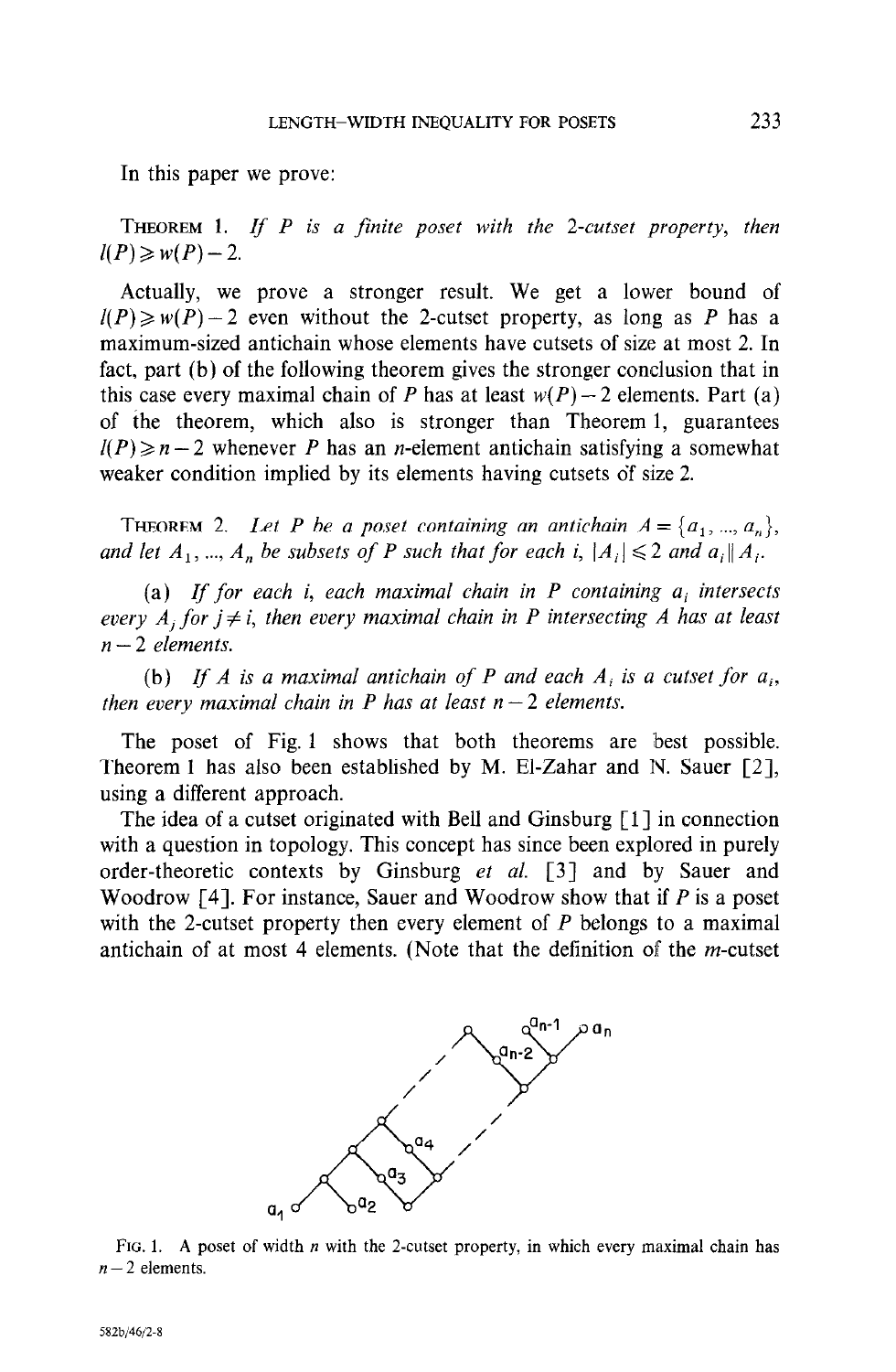property in  $[2, 4]$  differs slightly from ours. In  $[2, 4]$  it is that every element has a cutset containing *fewer than m* elements.)

In the next section we introduce some notation and prove the lemmas we need for Theorem 2, which is proved in Section 3. In Section 4 we extend Theorem 2(a) by a simple induction to the case where each set  $A_i$  has size at most *m* (*m* > 2). This results in the following inequality relating  $l = l(P)$ and the width  $w(P)$  of a finite poset with the *m*-cutset property:

$$
w(P) \leq \frac{(l^2 + l - 1)l^{m-2} - 1}{l - 1}.
$$

For  $m = 2$ , we obtain  $w(P) \le l(P) + 2$ , which is Theorem 1. Although the inequality is sharp for  $m = 2$ , we do not expect it to be close to best possible for larger m.

### 2. THE GRAPH  $G(A)$  and Preliminary Lemmas

For this section we assume the following situation:  $A = \{a_1, ..., a_n\}$  is an antichain of a poset P, and  $A_1$ , ...,  $A_n$  are subsets of P such that for each i, (i)  $|A_i| \le 2$ , (ii)  $a_i || A_i$ , and (iii) every maximal chain in P containing  $a_i$ intersects each  $A_i$  for  $j \neq i$ . These are precisely the conditions of part (a) of Theorem 2 and they are implied by the condition of part (b). Thus the results of this section are valid under the hypothesis of either part (a) or part (b) of Theorem 2.

Define a graph  $G(A)$  as follows: the vertices of  $G(A)$  are the subsets  $A_1, A_2, ..., A_n$ , and two subsets  $A_i$  and  $A_j$  are adjacent in  $G(A)$  if and only if they intersect.

LEMMA 1.  $A_i = A_j$  implies  $i = j$ . Thus,  $A_i$  and  $A_j$  are adjacent in  $G(A)$  iff  $|A_i \cap A_j| = 1.$ 

*Proof.* If, say,  $A_1 = A_2$  then a maximal chain through  $a_1$  cannot contain  $a_2$  and so must contain some element from  $A_2 = A_1$ . But this contradicts the fact that no element in  $A_1$  is comparable with  $a_1$ .

It is easy to prove  $(e.g., [3, 4])$  that every poset with the 1-cutset property has width at most two. A very similar proof yields:

LEMMA 2. For distinct i, j, k,  $A_i \cap A_j \cap A_k = \emptyset$ . In particular, every vertex of  $G(A)$  has degree at most 2.

*Proof.* Otherwise, suppose  $A_i = \{b, c_i\}$  for  $i = 1, 2, 3$ . Since  $a_1$  is incomparable with  $a_2$ ,  $a_3$ , and b, any maximal chain through  $a_1$  must contain  $c_2$ and  $c_3$ . Therefore  $c_2$  and  $c_3$  are comparable, and by symmetry  $\{c_1, c_2, c_3\}$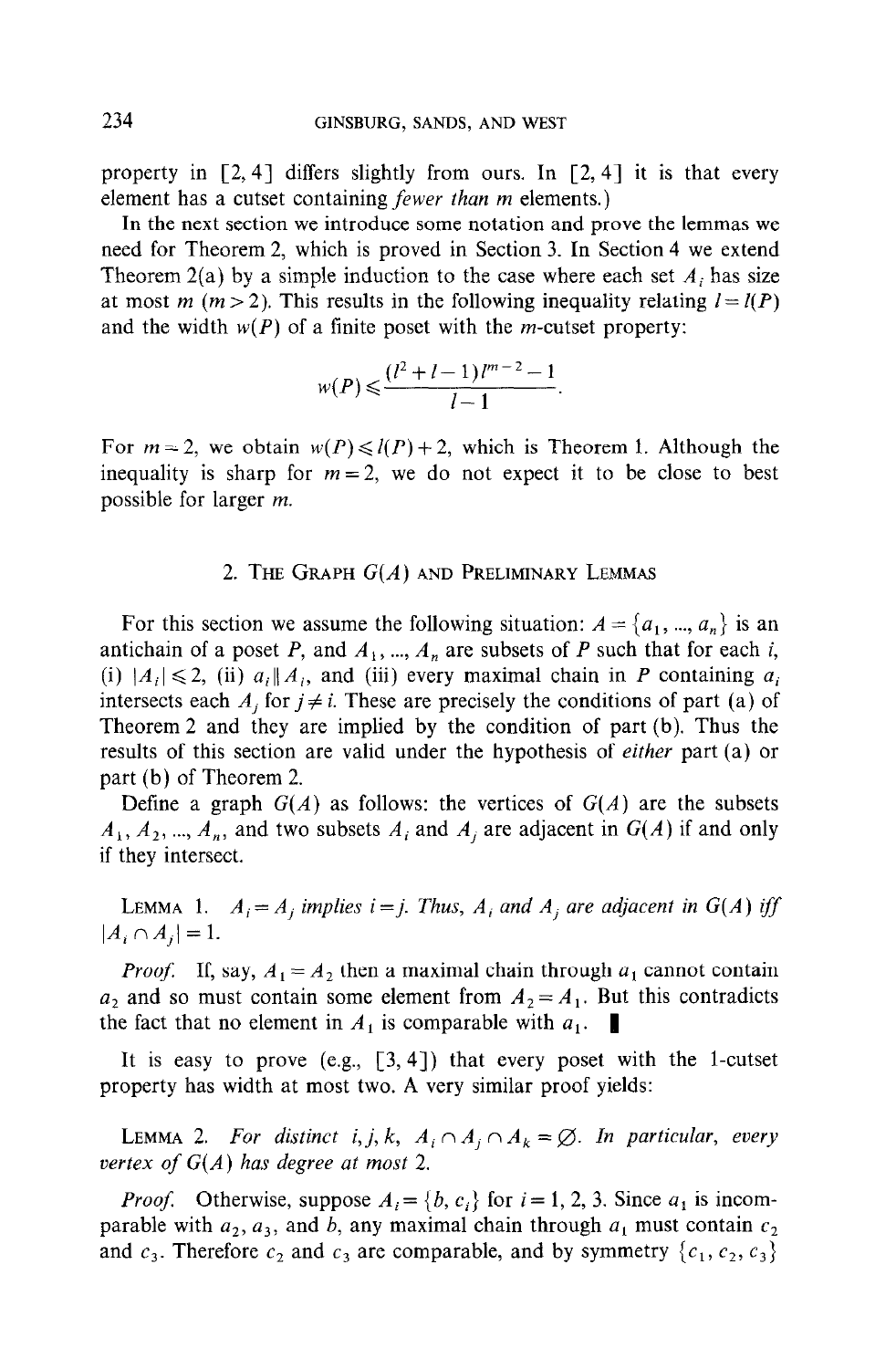is a chain. Without loss of generality,  $c_1 < c_2 < c_3$ . Since  $a_1$  and  $c_2$  are comparable but  $a_1$  and  $c_1$  are not, we must have  $a_1 < c_2$ ; similarly  $a_3 > c_2$ . But this contradicts the fact that  $\Lambda$  is an antichain.

Therefore  $G(A)$  is a disjoint union of cycles, paths, and isolated points. Since every maximal chain in  $P$  containing  $a_i$  must contain an element from every other  $A_j$ , and since two of the  $A_j$ 's have an element in common only if they are adjacent in  $G(A)$ , this shows that every maximal chain in P containing an element of A must contain roughly  $n/2$  elements at least. The essence of our proof, the part that lets us push  $n/2$  up to  $n-2$ , is that each chain meeting A contains at most two common elements of the  $A_i$ 's doing double duty. This follows from a sequence of lemmas about such common elements.

We will find it useful to employ the following terminology and notation relating to edges in  $G(A)$ . If  $A_iA_j$  is an edge, then  $A_i$  and  $A_j$  intersect in a single element  $b_{ii'}$ , which we call a *bond*, and we write  $A_i = \{b_i, b_{ii'}\}$  and  $A_i = \{b_{ii}, b_{i'}\}$ . We have  $a_i \notin \{b_i, b_{ii'}\}$  by hypothesis, and we also know  $b_i \neq b_{i'}$  and  $b_{ii'} \notin A_j$  for  $j \notin \{i, i'\}$  by Lemmas 1 and 2, but in other cases we may have  $b_i \in A_j$  for  $j \notin \{i, i'\}$  or  $a_i \in A_j$  for  $j \neq i$ .

If C is a chain in P and  $x \in P$ , we will say that x is on the end of C if  $x \leq C$  or  $C \leq x$ . We then say that x is on the *bottom* or top of C, respectively. If  $(c_1, ..., c_n)$  is an arbitrary listing of the elements of a chain C, we let  $\mathscr{C}(c_1, c_2, ..., c_n)$  denote the family of all maximal chains of P containing  ${c_1, c_2, ..., c_n}$ . Let

$$
\overline{c_1 c_2 \cdots c_n} = \bigcap \mathscr{C}(c_1, c_2, ..., c_n)
$$

and

$$
\langle c_1 c_2 \cdots c_n \rangle = \bigcup \mathscr{C}(c_1, c_2, ..., c_n).
$$

Thus  $x \in \overline{c_1 c_2 \cdots c_n}$  means that x is in every maximal chain of P containing  ${c_1, c_2, ..., c_n}$ , while  $x \in \langle c_1 c_2 \cdots c_n \rangle$  means that  $\{x, c_1, ..., c_n\}$  is a chain. Note that

$$
\overline{c_1 c_2 \cdots c_n} = \overline{c_1 c_2 \cdots c_n}.
$$

LEMMA 3. Let  $A_iA_{i'}$  be an edge of  $G(A)$ . Then every maximal chain containing  $a_i$  must contain  $b_{i'}$  (in short,  $b_{i'} \in \overline{a_i}$ ).

 $P = \ell - 4$  maximal chain chain containing under under the uit must contain an element of  $\ell$  $A, D, I, \ldots$  and the unit both annual  $a_i$  must be  $B, I, \ldots$ 

LEMMA 4. Let  $A_iA_{i'}$  and  $A_iA_{i'}$  be two independent edges in  $G(A)$ . Then  $a_i$ cannot lie on the end of a chain which contains  $b_i$  and  $b_{i'}$ .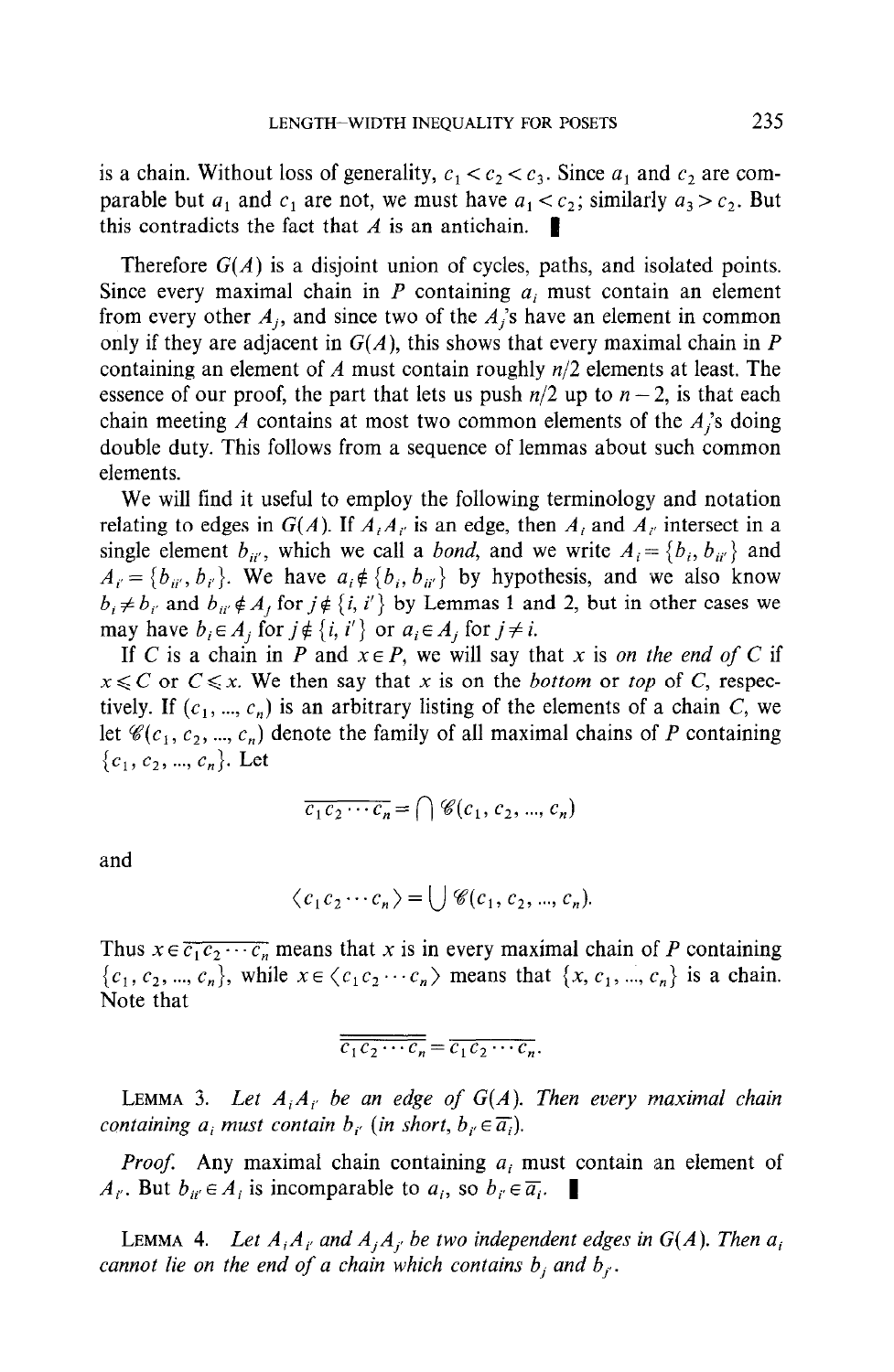

FIGURE 2

*Proof.* By contradiction. By duality, suppose  $a_i \leq b_i \leq b_i$ . Now, by Lemma 3,  $a_j$  is comparable to  $b_j$ . But  $a_j \leq b_j$  implies that  $a_j \leq b_j$ , and  $a_j \ge b_j$  implies that  $a_j \ge a_j$ , both of which are false.

**LEMMA** 5. Let  $A_iA_{i'}$  and  $A_iA_{i'}$  be two independent edges in  $G(A)$ . If  $b_i$ and  $b_{j'}$  are comparable, it is impossible that both  $b_j$  and  $b_{j'}$  are comparable to both  $a_i$  and  $a_{i'}$ .

*Proof.* Otherwise, by Lemma 4, we may assume  $b_j \le a_i \le b_{j'}$  and  $b_i \le a_i \le b_i$ . By Lemma 3 we have  $a_i \ge b_i$  and  $a_i \le b_i$ , and in fact  $\overline{a_i} = \overline{b_i a_i}$ . Now consider how chains through  $a_i$  meet  $A_i$  and  $A_i$ . We claim  ${b_i, b_{i'} \neq \overline{b_i a_{i'}}$ . Otherwise, we may assume  $b_i \leq b_i$ , which implies by Lemma 3 that  $b_i \ge a_i$ , and by Lemma 4 that  $b_i \ge a_i \ge b_i$ . The situation at this point is show in Fig. 2. (In this figure, not all elements show need be distinct, nor are all incomparabilities certain.) By Lemma 3,  $b_i \in \overline{b_j a_i b_j}$ . Now we get a forbidden comparability by  $b_i \geq b_j \geq a_i$  or by  $b_j \geq b_j \geq a_{j'}$ .

Hence  $\{b_i, b_j\} \nsubseteq \overline{b_i a_j}$ . Since any maximal chain containing  $a_j$  must intersect both  $A_i$  and  $A_{i'}$  it follows that  $b_{ii'} \in \langle b_i a_{i'} \rangle$ . Similarly,  $b_{ii'} \in \langle a_i b_{i'} \rangle$ . But now from  $b_{ii'} || a_i$  we get  $b_{ii'} \ge b_j$ , and similarly  $b_{ii'} \le b_{j'}$ . Thus  $b_{ii'} \ge a_j$ , since  $a_i \| b_i$  and  $b_{ii'} \in \langle a_i, b_j \rangle$ . Similarly  $b_{ii'} \leq a_{i'}$ , and this contradicts  $a_i \parallel a_i$ .

LEMMA 6. Let  $A_jA_{j'}$  and  $A_kA_{k'}$  be two independent edges in  $G(A)$  and let  $A_i$  be a vertex of  $G(A)$  belonging to neither. Then  $a_i$  cannot lie on the end of a chain which contains  $b_{ji'}$  and  $b_{kk'}$ .

*Proof.* Otherwise, by symmetry we can suppose that  $a_i \le b_{jj'} \le b_{kk'}$ . It follows that  $b_{ij} \parallel \{a_k, a_{k'}\}$ , since  $a_i \parallel \{a_k, a_{k'}\}$  and  $b_{kk'} \parallel \{a_k, a_{k'}\}$ . Therefore  $\{b_i, b_{i'}\} \subseteq \overline{a_k} \cap \overline{a_{k'}}$  which is impossible by Lemma 5.  $\blacksquare$ 

## 3. THE PROOF OF THEOREM 2

Consider a maximal chain C intersecting A. Meeting every other  $A_i$ forces  $C$  to have at least  $n$  elements, except that elements can do "double duty" in two ways: (a) the element  $a_i = C \cap A$  can be in some  $A_i$ , or (b) an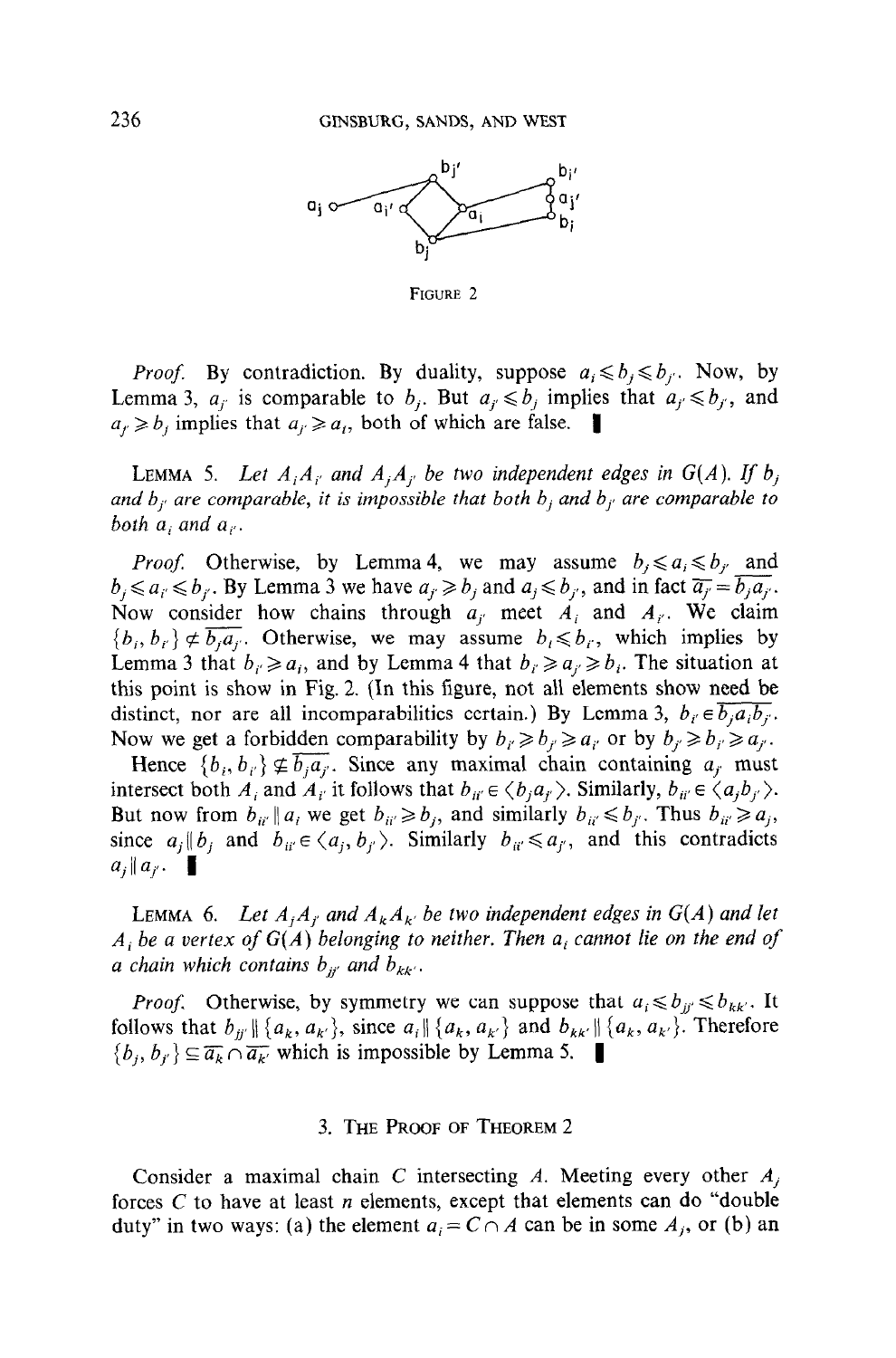element of C can be in two (no more) of the  $A_i$ 's, if they are adjacent in  $G(A)$ . If  $a_i$  is not of type (a), then the number of elements that can be saved by hitting two of the  $A_i$ 's at once (i.e., by containing bonds) is at most the maximum number of independent edges in  $G(A)$ . By Lemma 6, there can be at most one bond above and below  $a_i$  on a chain, so there are at least  $n-2$  elements on any maximal chain through an  $a_i$  that is not in some  $A_i$ .

Lemma 6 also applies when  $a_i$  is of type (a), but does not yield the desired bound quite so easily. If  $a_i$  appears in exactly one other  $A_i$ , a chain through  $a_i$  may still contain two independent bonds (but no more, by Lemma 6) to get down to  $n-3$  elements. If  $a_i = b_{ii'}$  itself is a bond, we may get a chain with only  $n-3$  or  $n-4$  elements by using  $a_i$  and one or two other bonds for edges that form a matching in  $G(A)$  with  $A_iA_{i'}$ .

In each of these cases we can choose indices so that the troublesome chain contains  $\{a_5, b_{12}, b_{34}\}$ , where  $b_{12}, b_{34}$  are bonds for independent edges. By symmetry, we have three cases for locating  $a_5: a_5 = b_1 \in A_1$ ,  $a_5 = b_{12}$ , and  $a_5 \in A_6$ . We cannot have  $a_5 = b_1$  because Lemma 3 implies  $b_1 \in \overline{a_2}$ . If  $a_5 = b_{12}$  we must have  $\{b_1, b_2\} \in \overline{a_3} \cap \overline{a_4}$ , which violates Lemma 5. Hence we are reduced to the case  $a_5 \in A_6$ .

Letting  $A_6 = \{a_5, c_6\}$ , we will get a contradiction whether or not  $a_5$ is a bond. By Lemma 6, we may assume the chain  $(a_5, b_{12}, b_{34})$  is  $b_{12} < a_5 < b_{34}$ . We know that  $c_6 \in \overline{a_1} \cap \overline{a_2} \cap \overline{a_3} \cap \overline{a_4}$ , say with  $c_6 \leq a_i$ ,  $i=1, ..., 4$ . If  $a_6 \mid b_{12}$ , then  $b_1, b_2 \in \overline{a_6}$ , and by symmetry we may assume  $b_1 < b_2$ . Lemma 3 implies  $b_1 \in \overline{a_6} \cap \overline{c_6a_2}$ , which with  $b_1 < b_2$  forces  $b_1 \le a_2$ , then  $b_1 \le a_6$ , and then  $b_1 \le c_6 \le a_1$ , a contradiction. Since we cannot have  $a_6 \le b_{12} < a_5$ , the contradiction forces  $a_6 > b_{12}$ . But now  $a_6 || c_6$  and  $a_2 || b_{12}$ force  $c_6||b_{12}$ , so  $\{b_1, b_2\} \subseteq \overline{c_6a_3} \cap \overline{c_6a_4}$ , which contradicts Lemma 5. This completes the proof that any maximal chain through an element of  $A$  has at least  $n-2$  elements.

Now consider a maximal antichain  $A = \{a_1, ..., a_n\}$  and suppose that there is a cutset of size 2 for each  $a_i \in A$ . These cutsets  $A_i$  satisfy the conditions of part (a), so every maximal chain meeting A has at least  $n-2$ elements. Any maximal chain C not meeting A intersects each  $A_i$ . Therefore, C must have at least  $n-2$  elements unless it contains bonds for three independent edges in  $G(A)$ . Let  $b_{12}$  be the middle of three bonds on *C*. We have  $b_{12} || \{a_1, a_2\}$  by definition, and  $b_{12} || \{a_3, ..., a_n\}$  by Lemma 6, since any  $a_i$  related to  $b_{12}$  would be on the end of a chain with it and the other bond in C above or below. Hence  $b_{12} || A$ , and we can include  $b_{12}$  to obtain a larger antichain.

We should note that the hypothesis of part (b) that  $A$  be a maximal antichain can be dropped. In particular, if P has an antichain of size n for which every element has a cutset of size 2, then every maximal chain of P  $h_{\text{max}}$  at least n  $\alpha$  elements. As is clear from the proof above, it suffices to provide the proof above, it suffices to provide the proof above, it suffices to provide the proof above, it suffices to provide the proo  $s_n$  at fact  $n \geq$  chements,  $\lambda s$  is each from the proof above, it sumes to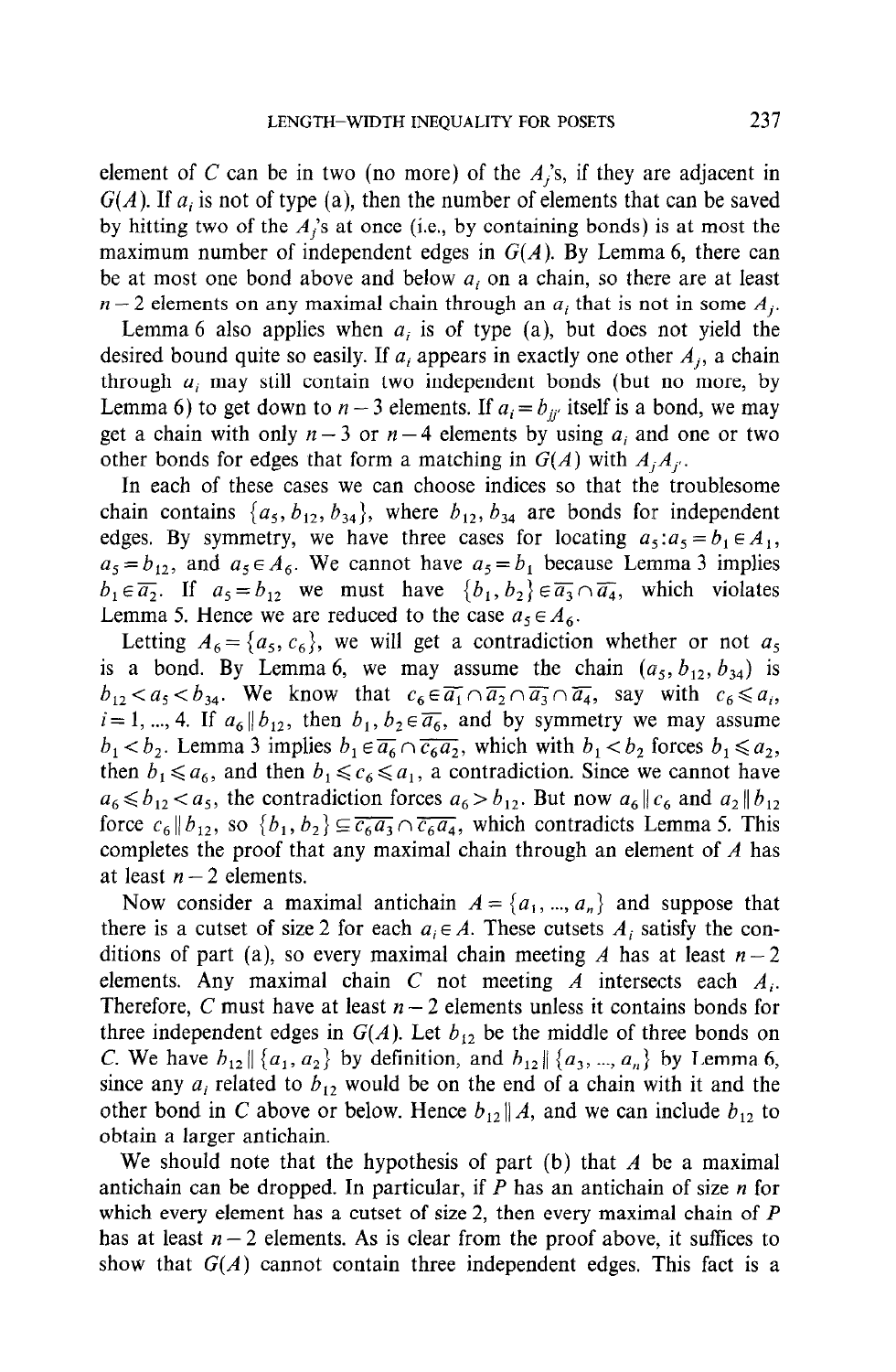

FIGURE 3

technical lemma whose proof involves a lengthy case analysis and is available from the authors.

Forbidding three independent edges implies that  $G(A)$  cannot contain a cycle or path on more than five vertices. The lemma can be extended to forbid a 5-cycle, also. The unique minimal poset for which  $G(A)$  is a 4-cycle is given in Fig. 3, with  $A_i = \{b_i, b_{i+1}\}\$  for  $i \leq 3$  and  $A_4 = \{b_4, b_1\}.$ An example of a poset where  $G(A)$  is a path on five vertices is given in Fig. 4, with  $A_i = \{b_i, b_{i+1}\}.$ 

## 4. LARGER CUTSETS

To close, we consider an extension of Theorem 2 to posets with the m-cutset property for  $m > 2$ . Fix a positive integer l. Let  $w(l, m)$  be maximal such that there exists a poset P with  $l(P) = l$  containing an antichain  $\{a_1, ..., a_{w(l,m)}\}$  and subsets  $A_1, ..., A_{w(l,m)}$  with the following properties: for each i,

- (i)  $|A_i| \leq m$ ;
- (ii)  $a_i || A_i;$

(iii) every maximal chain in P containing  $a_i$  intersects  $A_j$  for each  $i \neq i$ .

Clearly  $w(l, m)$  is an upper bound for the width of any poset P with  $l(P) = l$ and with the m-cutset property. Part (a) of Theorem 2 (together with Fig. 1) shows that  $w(l, 2) = l + 2$ . We remark also that  $w(l, 1) = 2$ , as can be seen from the proof of Lemma 2.